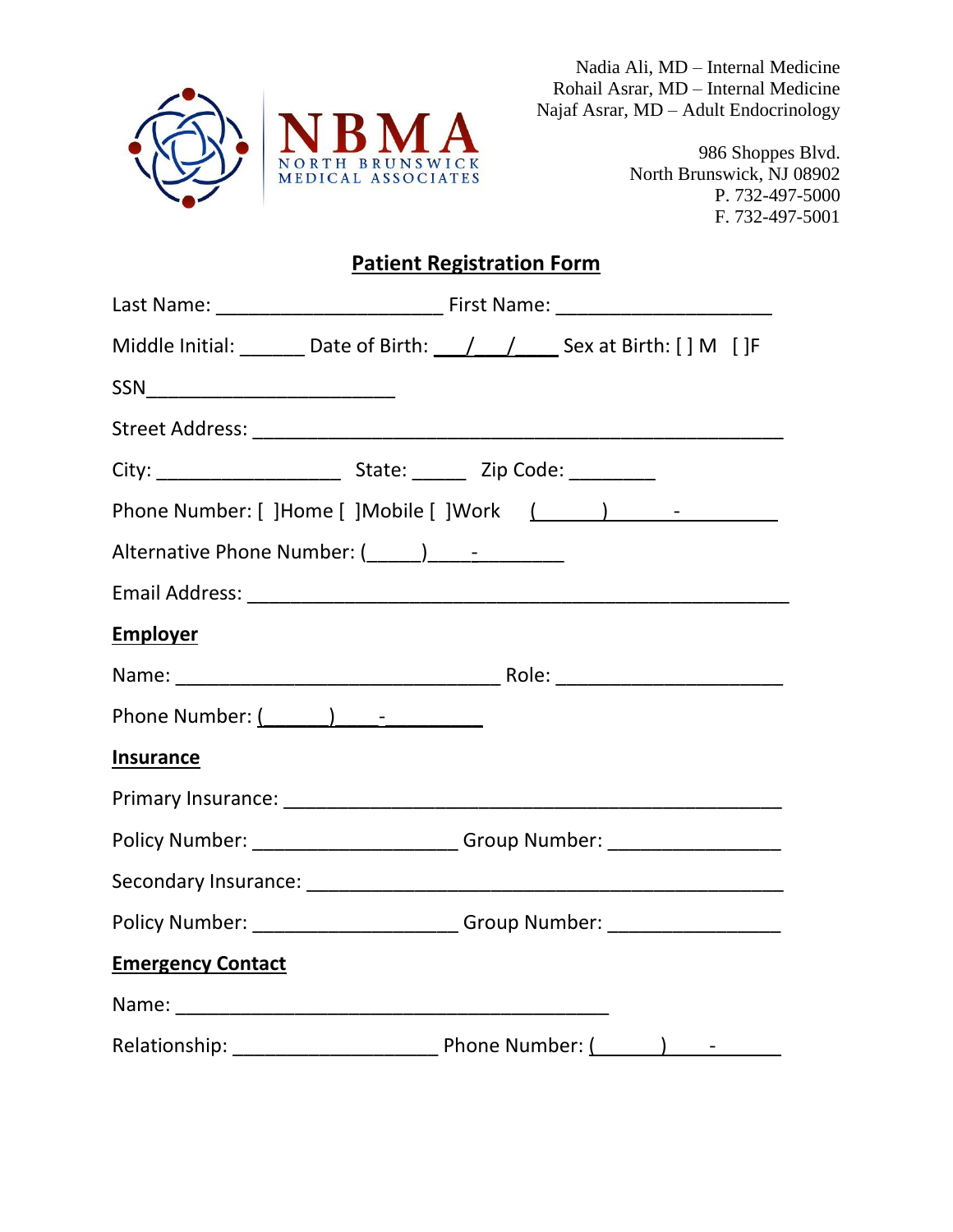- I certify this information to be true and correct to the best of my knowledge. I will notify the office of any changes in my health or the above information.
- I understand and agree that regardless of any insurance status I am ultimately responsible for the balance of my account. I understand that there is a \$20 charge if I fail to cancel my appointment at least 24 hours in advance and will be charged at the time of my next visit.
- I understand the physicians do not refill controlled substance pain killers prescribed by other providers.
- Our notice of Privacy Practices provides information about how we may use and disclose your protected health information. The notice contains a patient rights section describing your rights under the law. You have the right to review our notice before signing this consent. The terms of our notice may change. If we change our notice, you may obtain a revised copy by contacting our office. You have the right to request that we restrict how protected health information about you is used or disclosed for treatment, payment, or health care operations. We are not required to agree to this restriction, but if we do, we shall honor that agreement.
- By signing this form, you consent to our use and disclosure of protected health information about you for treating, payment and health care operations. You have the right to revoke this consent, in writing, signed by you. However, such a revocation shall not affect any disclosures we have already made in reliance on your prior consent. The practice provided this form to comply with the Health Information Portability and Accountability Act of 1996 (HIPPA).
- You agree to allow us to send you electronic appointment notifications through email and or text message.
- Protected health information may be disclosed or used for treatment, payment or health care operations.
- The practice may condition receipt of treatment upon the execution of this consent.

Printed Name of patient or representative\_\_\_\_\_\_\_\_\_\_\_\_\_\_\_\_\_\_\_\_\_\_\_\_\_\_\_\_\_\_\_\_\_\_\_\_\_\_\_\_\_\_\_\_\_\_\_\_\_\_\_\_\_\_\_\_\_\_\_ Relationship if other than patient\_\_\_\_\_\_\_\_\_\_\_\_\_\_\_\_\_\_\_\_\_\_\_\_\_\_\_\_\_\_\_\_\_\_\_\_\_\_\_\_\_\_\_\_\_\_\_\_\_\_\_\_\_\_\_\_\_\_\_\_\_\_\_\_\_\_

Signature\_\_\_\_\_\_\_\_\_\_\_\_\_\_\_\_\_\_\_\_\_\_\_\_\_\_\_\_\_\_\_\_\_\_\_\_\_\_\_\_\_\_\_\_\_\_\_\_\_\_\_\_\_\_\_\_\_\_\_\_\_ Date \_\_\_\_\_\_\_\_\_\_\_\_\_\_\_\_\_\_\_\_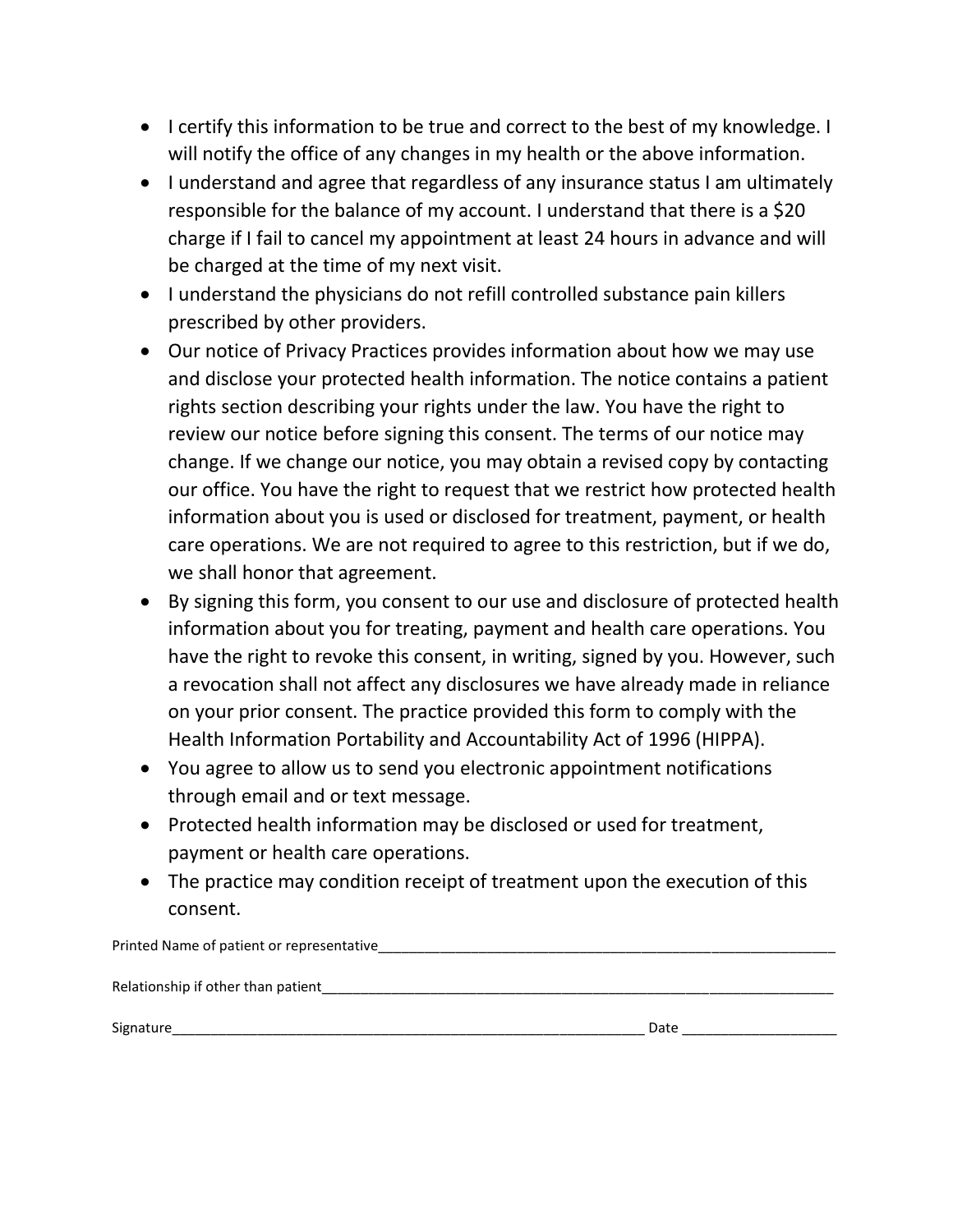## **PATIENT RESPONSIBILITY FOR FOLLOW-UP CARE PLEDGE**

I, thereby acknowledge and understand that even with the best training, skill and experience, a medically trained professional is not always capable of solving my medical problems. Therefore, I understand it is important that any and all recommendations by doctors are followed completely in order to increase the likelihood of a positive and healthy treatment/outcome. I acknowledge and understand that if any physician in this office prescribes medicine to me that the proper taking of any such medicine shall be my sole responsibility (or my guardian who has attended this consultation). I agree to properly follow the prescribed dosage and frequency amounts of these medicines as recommended by my doctor.

I understand that if a doctor in this office refers me to see another doctor or receive another test including, but not limited to, a blood test, an MRI, or CT scan, this timely recommendation is important and essential the ultimate success of my treatment/outcome. I understand that it is not possible for any person in this office to constantly follow-up to ensure that I have followed these recommendations. Therefore, I understand that if I fail to see that specialist or obtain the test for which I was referred immediately, this can risk my current health or increase future health risks.

I understand that it is solely my responsibility to follow any of the medical advice given by any medical person in this office and any bad health outcome from my failure to follow the advice of my doctors should be expected.

Name\_\_\_\_\_\_\_\_\_\_\_\_\_\_\_\_\_\_\_\_\_\_\_\_\_\_\_\_\_\_\_\_\_\_\_\_\_\_\_\_\_\_\_\_\_\_\_\_\_

Signature **Salumers** Date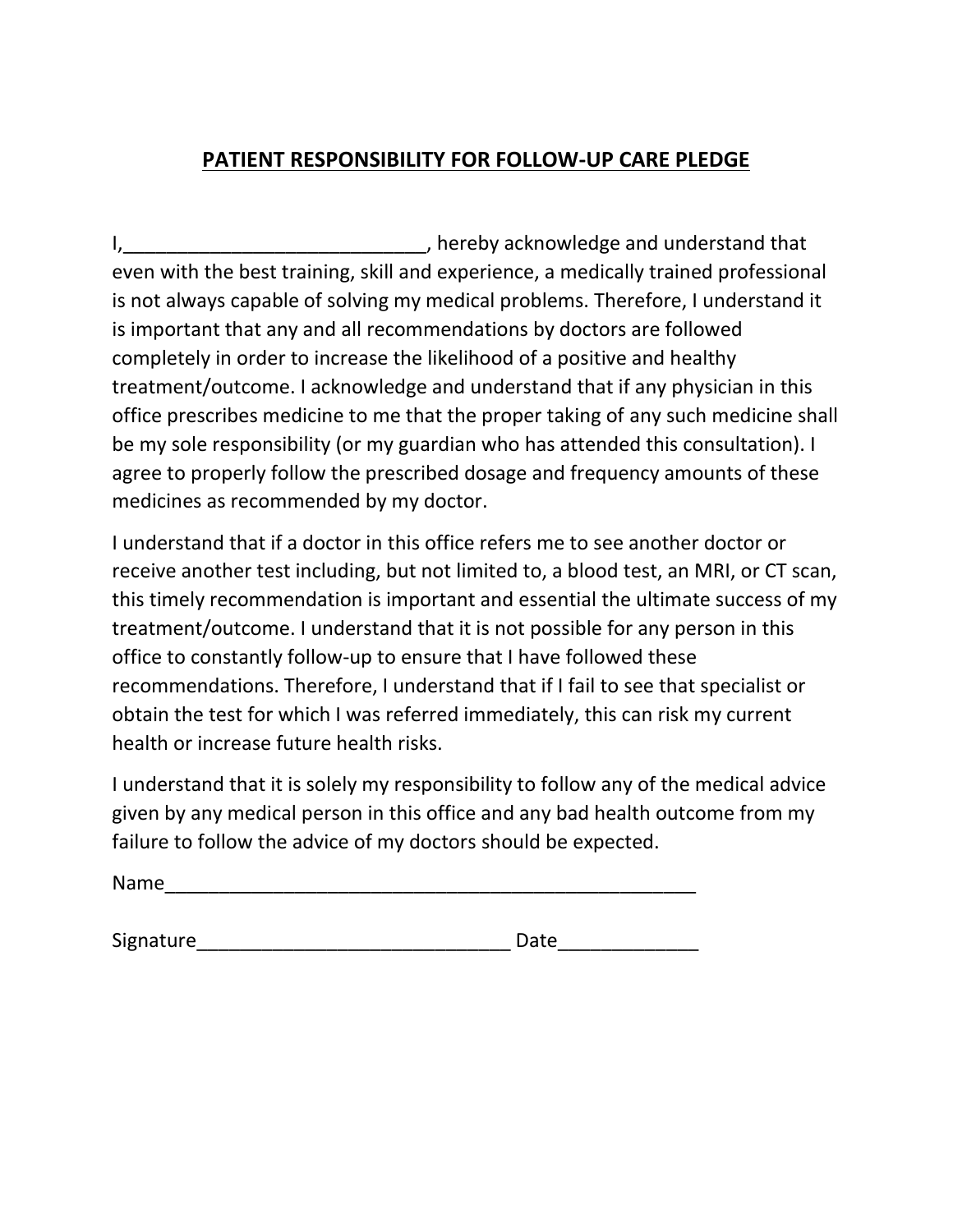# **P A T I EN T H E A LT H Q U E S T I O N N A I R E - <sup>9</sup> ( PH Q- 9 )**

| Over the last 2 weeks, how often have you been bothered<br>by any of the following problems?<br>(Use "v" to indicate your answer)                                                 |                                                 | Not at all | Several<br>days | More<br>than half<br>the days       | Nearly<br>every<br>day |  |  |
|-----------------------------------------------------------------------------------------------------------------------------------------------------------------------------------|-------------------------------------------------|------------|-----------------|-------------------------------------|------------------------|--|--|
| 1. Little interest or pleasure indoing things                                                                                                                                     |                                                 | $\Omega$   | $\mathbf{1}$    | 2                                   | 3                      |  |  |
| 2. Feeling down, depressed, or hopeless                                                                                                                                           |                                                 | $\Omega$   | $\mathbf{1}$    | 2                                   | 3                      |  |  |
| 3. Trouble falling or staying asleep, or sleeping too much                                                                                                                        |                                                 |            | $\mathbf{1}$    | 2                                   | 3                      |  |  |
| 4. Feeling tired or having little energy                                                                                                                                          |                                                 | $\Omega$   | $\mathbf{1}$    | 2                                   | 3                      |  |  |
| 5. Poor appetite or overeating                                                                                                                                                    |                                                 | 0          | $\mathbf{1}$    | 2                                   | 3                      |  |  |
| 6. Feeling bad about yourself - or that you are a failure or<br>have let yourself or yourfamily down                                                                              |                                                 | 0          | $\mathbf{1}$    | 2                                   | 3                      |  |  |
| 7. Trouble concentrating on things, such as reading the<br>newspaper or watching television                                                                                       |                                                 | 0          | $\mathbf{1}$    | 2                                   | 3                      |  |  |
| 8. Moving or speaking so slowly that other people could have<br>noticed? Or the opposite - being so fidgety or restless<br>that you have been moving around a lot more than usual |                                                 | 0          | 1               | 2                                   | 3                      |  |  |
| 9. Thoughts that you would be better off dead or of hurting<br>yourself in some way                                                                                               |                                                 | 0          | $1 \quad$       | 2                                   | 3                      |  |  |
|                                                                                                                                                                                   | FOR OFFICE CODING $\frac{0}{0}$ +               |            |                 |                                     |                        |  |  |
|                                                                                                                                                                                   |                                                 |            |                 | =Total Score:                       |                        |  |  |
| If you checked off any problems, how difficult have these problems made it for you to do your<br>work, take care of things at home, or get along with other people?               |                                                 |            |                 |                                     |                        |  |  |
| <b>Not difficult</b><br>at all<br>□                                                                                                                                               | Somewhat<br>Verv<br>difficult<br>difficult<br>□ |            |                 | <b>Extremely</b><br>difficult<br>П. |                        |  |  |

Developed by Drs. Robert L. Spitzer, Janet B.W. Williams, Kurt Kroenke and colleagues, with an educational grant from Pfizer Inc. No permission required to reproduce, translate, display or distribute.